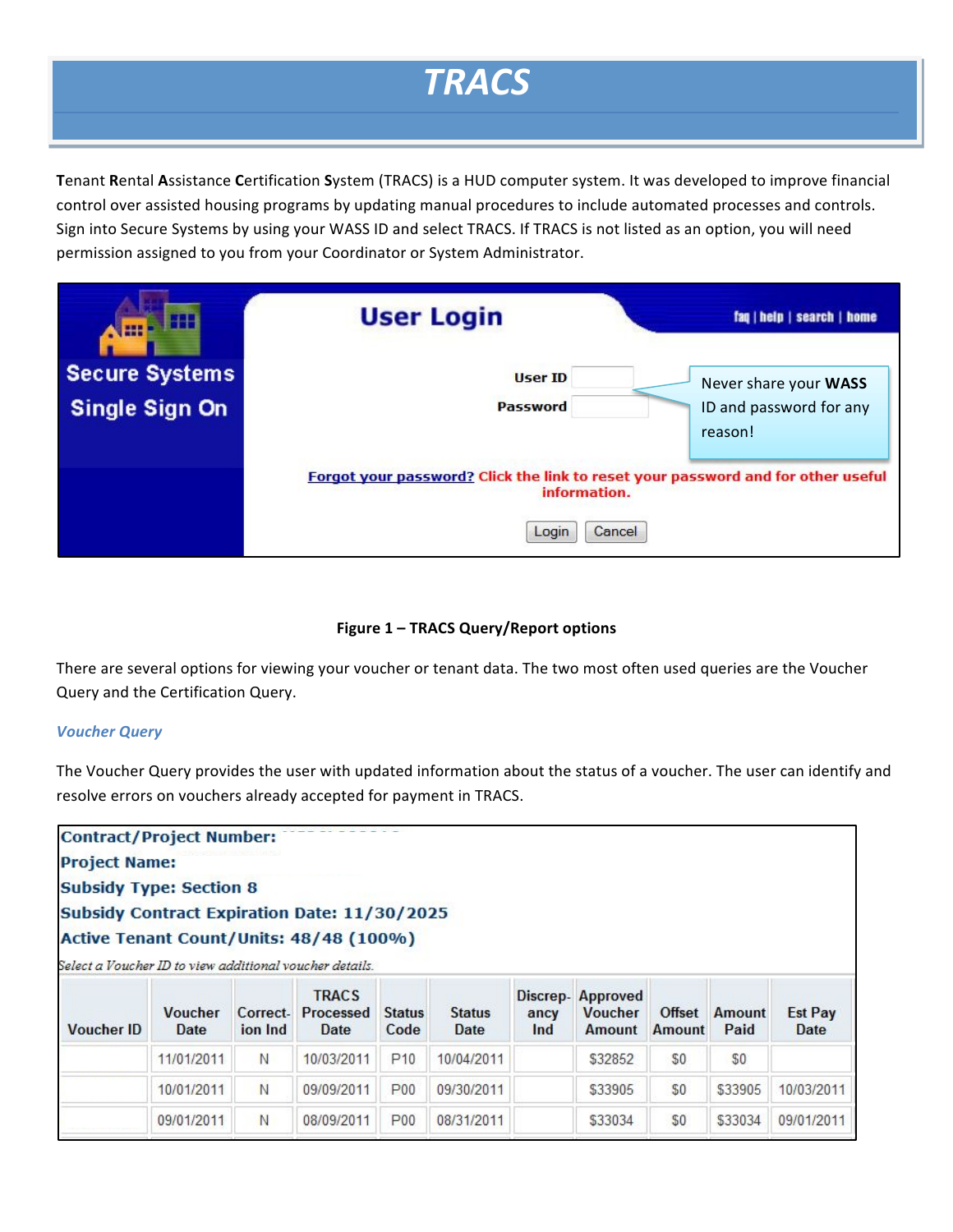## **Figure 2 – Voucher Query**

Selecting the Voucher ID of a voucher will provide four additional options:

- 1. Voucher Summary Detail
- 2. Miscellaneous Accounting Requests
- 3. Special Claims
- 4. Voucher Discrepancies

Option 1, the Voucher Summary Detail, provides a more in depth look at the voucher amounts paid per section. You can see below the discrepancy on this voucher was due to the adjustments.

| <b>Contract/Project Number:</b><br><b>Voucher Id:</b><br><b>Transmission Details</b> |            | <b>Project Name:</b><br><b>Voucher Date:</b> |
|--------------------------------------------------------------------------------------|------------|----------------------------------------------|
| <b>Mailbox ID</b>                                                                    |            |                                              |
| <b>Transmission Date</b>                                                             | 09/09/2011 |                                              |
| Payment Requested                                                                    |            |                                              |
| <b>Total Regular Payment Amount: \$</b>                                              | 20687      |                                              |
| <b>Total Adjusted Payment Amount: \$</b>                                             | 2708       |                                              |
| Voucher Unrequested Amount: \$ 0                                                     |            |                                              |
| Total Miscellaneous Request Amount: \$ 0                                             |            |                                              |
| Total Special Claims Amount: \$ 0                                                    |            | The difference in this voucher               |
| <b>Total Voucher Amount: \$</b>                                                      | 23395      | is from the adjustments.                     |
| Payment Approved                                                                     |            |                                              |
| <b>CA Approved Total Requiar Payment Amount: \$</b>                                  | 20687      |                                              |
| CA Approved Total Adjusted Payment Amount: \$                                        | 1836       |                                              |
| CA Approved Voucher Unrequested Amount: \$ 0                                         |            |                                              |
| CA Approved Total Miscellaneous Request Amount: \$ 0                                 |            |                                              |
| CA Approved Total Special Claims Amount: \$ 0                                        |            |                                              |
| <b>CA Approved Total Voucher Amount: \$</b>                                          | 22523      |                                              |

**Figure 3 – Voucher Summary Detail**

Voucher Discrepancies will show a Y in the Discrepancy column. To view the discrepancy, click the Voucher ID then choose 4. Voucher Discrepancies. The voucher below is pending Contract Renewal in TRACS.

|                            | <b>Contract/Project Number:</b><br><b>Voucher Id:</b> | <b>Project Name:</b><br><b>Voucher Date: 10/01/2011</b> |                                  |                                                  |  |  |  |  |  |
|----------------------------|-------------------------------------------------------|---------------------------------------------------------|----------------------------------|--------------------------------------------------|--|--|--|--|--|
| <b>Discrepancy</b><br>Code | <b>Description</b>                                    | Recommendation                                          | <b>Action</b><br><b>Required</b> | <b>Discrepancy</b><br><b>Detail</b><br>Indicator |  |  |  |  |  |
| <b>VST41</b>               | CONTRACT EXPIRED IN TRACS.                            | CONTACT YOUR PROJECT MANAGER AT LOCAL HUD FIELD OFFICE. | 3                                | N                                                |  |  |  |  |  |